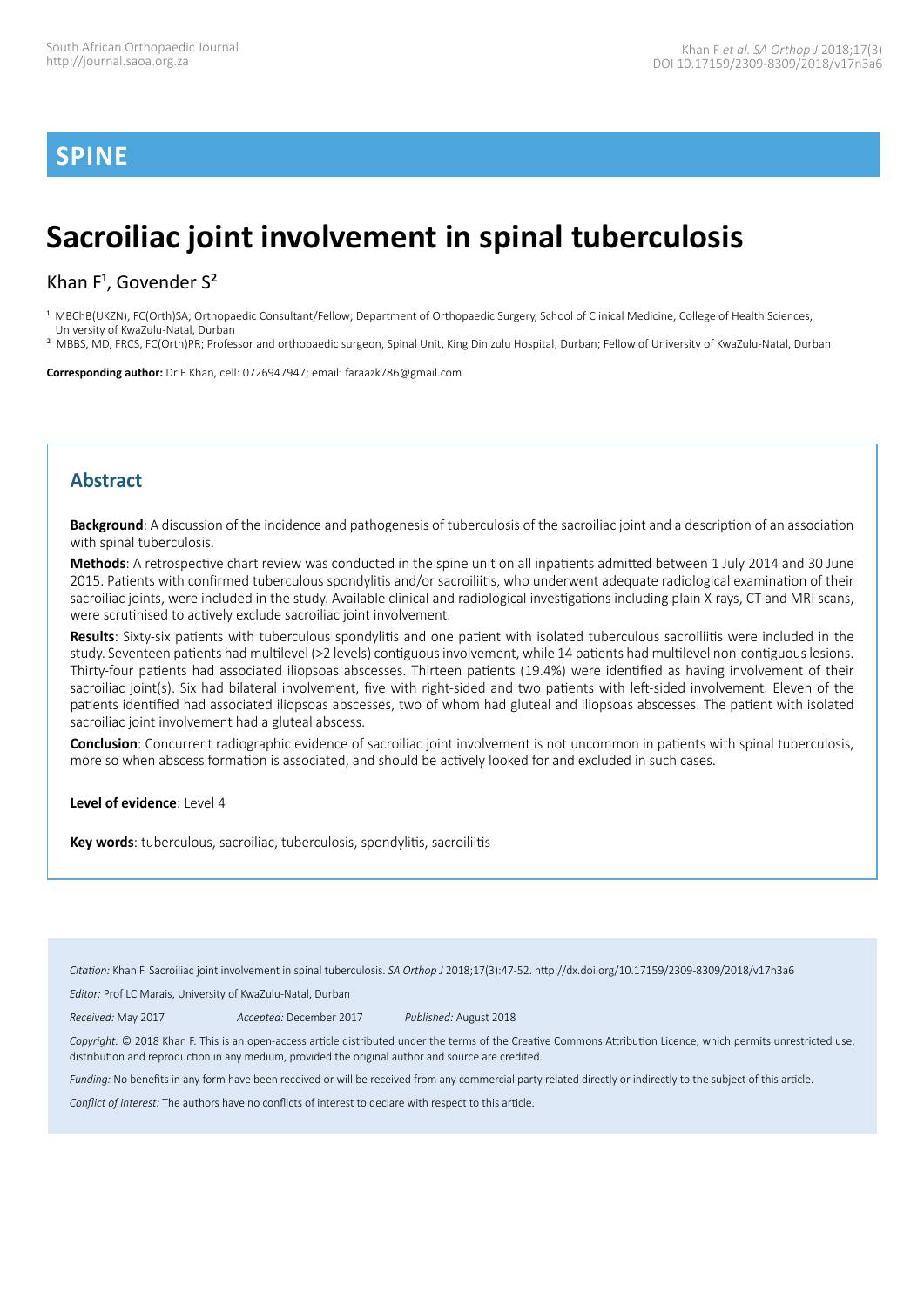# **Introduction**

Tuberculous involvement of the sacroiliac joint is reported as rare in the literature and is estimated to account for 0.3 to 0.5 % of all tuberculosis cases.1-4 While this may be true in the developed world or when looked at in isolation, the incidence is much higher in less developed countries,<sup>5,6</sup> with ever-increasing rates of retroviral disease (RVD) associated with atypical pathology and multifocal skeletal involvement. Involvement may be further underestimated due to a recognised vague presentation, $1,2,4,5,7-10$  and the sacroiliac joint being a region that is easily overlooked during routine clinical and radiological examinations.<sup>1,4-9</sup>

Numerous studies have noted an association of tuberculous sacroiliitis with concurrent spinal tuberculosis.<sup>1,2,5,11,12</sup> An association with paraspinal and/or gluteal abscesses has also been demonstrated in the literature.1,2,4,5,10-12 Kim *et al*. proposed a four-stage classification as a guide to the management approach (*Table I*), differentiating cases that may benefit from surgery, from those that could be managed conservatively with chemotherapy alone.<sup>2</sup>

The aim of this study was to discuss the incidence and pathogenesis of tuberculosis involvement of the sacroiliac joint and describe an association with spinal tuberculosis and abscess formation.

**Table I:** Classification of sacroiliac joint tuberculosis proposed by Kim *et al*. <sup>4</sup> Types were defined according to the severity of clinical and radiographic findings.

| Tvpe. | <b>Description</b>                                                                                                |  |  |  |
|-------|-------------------------------------------------------------------------------------------------------------------|--|--|--|
|       | Widening of the joint space and blurring on the margin of<br>the sacroiliac joint                                 |  |  |  |
| Ш     | Erosion of the sacroiliac joint                                                                                   |  |  |  |
| Ш     | Severe destruction of the sacroiliac joint with cyst<br>formation of the ilium and sacrum, and marginal sclerosis |  |  |  |
|       | A lesion of the sacroiliac joint with abscess formation or<br>other affected vertebra                             |  |  |  |

## **Materials and methods**

A retrospective chart review was conducted in the spine unit on all inpatients admitted between 1 July 2014 and 30 June 2015. Patients with confirmed tuberculous spondylitis and/or sacroiliitis, who underwent adequate radiological examination of their sacroiliac joints, were included in the study. Available clinical and radiological investigations including plain X-rays, computed tomography (CT) and magnetic resonance imaging (MRI) scans, were scrutinised for sacroiliac joint involvement.

Patients with spondylitis and/or sacroiliitis arising from pathogens other than

mycobacterium tuberculosis, outpatients, and those with confirmed tuberculous spondylitis without adequate radiological visualisation of their sacroiliac joints were excluded from the study.

#### **Results**

Ninety-one patients with spinal tuberculosis and one patient with isolated tuberculous sacroiliitis were admitted over the 12-month period. Histological confirmation of tuberculosis was attained in 71 patients revealing chronic granulomatous inflammatory tissue with patchy infiltration of acid-fast bacilli, giant and epithelioid cells, varied degrees of caseous necrosis and tubercle formation. Among these, 16 patients had positive cultures for *Mycobacterium tuberculosis* on Lowenstein Jensen medium. In the remaining



#### **Figure 1(a) and (b).**

Plain X-rays demonstrating inadequate visualisation of the sacroiliac joints due to overlying bowel shadows

patients, diagnosis was based on clinical, haematological and radiological findings.

Twenty-five patients were excluded from the study due to inadequate radiological visualisation of their sacroiliac joints. These included six patients with cervical spine and 16 patients with upper-to-mid thoracic spine involvement with incomplete inclusion of their sacroiliac joints on CT and/or MRI studies. Although plain X-rays were performed in all patients, adequate and complete visualisation of both sacroiliac joints was not possible due to overlying bowel shadows (*Figure 1*).

The 67 patients in our study group included 37 females and 30 males with ages ranging from 2 to 74 years. The thoracic and lumbar regions were affected in the majority of patients with seven patients having involvement at or below the lumbosacral junction and three patients with cervical spine involvement. Seventeen patients had multilevel (>2 levels) contiguous spinal involvement and 14 patients had multilevel non-contiguous involvement. Thirtyfour patients had associated abscess formation. All patients were investigated with plain X-rays and CT, while MRI was performed in 29 patients.

Thirty-two patients had multifocal disease having either active pulmonary and/or extrapulmonary involvement, or previous history of tuberculosis. Forty-two patients had clinical evidence of partial or complete neurological deficit. Twenty-one patients had documented tenderness of their sacroiliac joint(s); however, the lateral pelvic compression, Gaenslen and FABER tests were performed in only 16 patients for obvious reasons. Forty-six patients had confirmed RVD and a further 14 patients had an unknown retroviral status. Erythrocyte sedimentation rates ranged from 8 to >140 mm/hr. Five patients were diagnosed with multidrug resistant (MDR) tuberculosis.

Thirteen patients (19.4%) were identified as having involvement of their sacroiliac joint(s), including the patient with isolated sacroiliitis (*Table II)*. There were eight females and five males whose ages ranged from 13 to 64 years. Eight patients had lower back and/or buttock pain without neurological deficits, three patients had partial neurological deficit with lower limb weakness, and two patients had spastic paraplegia. Of the 12 patients with spondylitis, eight were atypical with multilevel contiguous or non-contiguous lesions. One patient had skip lesions involving all regions of the spine (*Figure 2*) and 11 patients had involvement of the lumbar region. One of the 13 patients identified was HIV negative and one patient had an unknown retroviral status.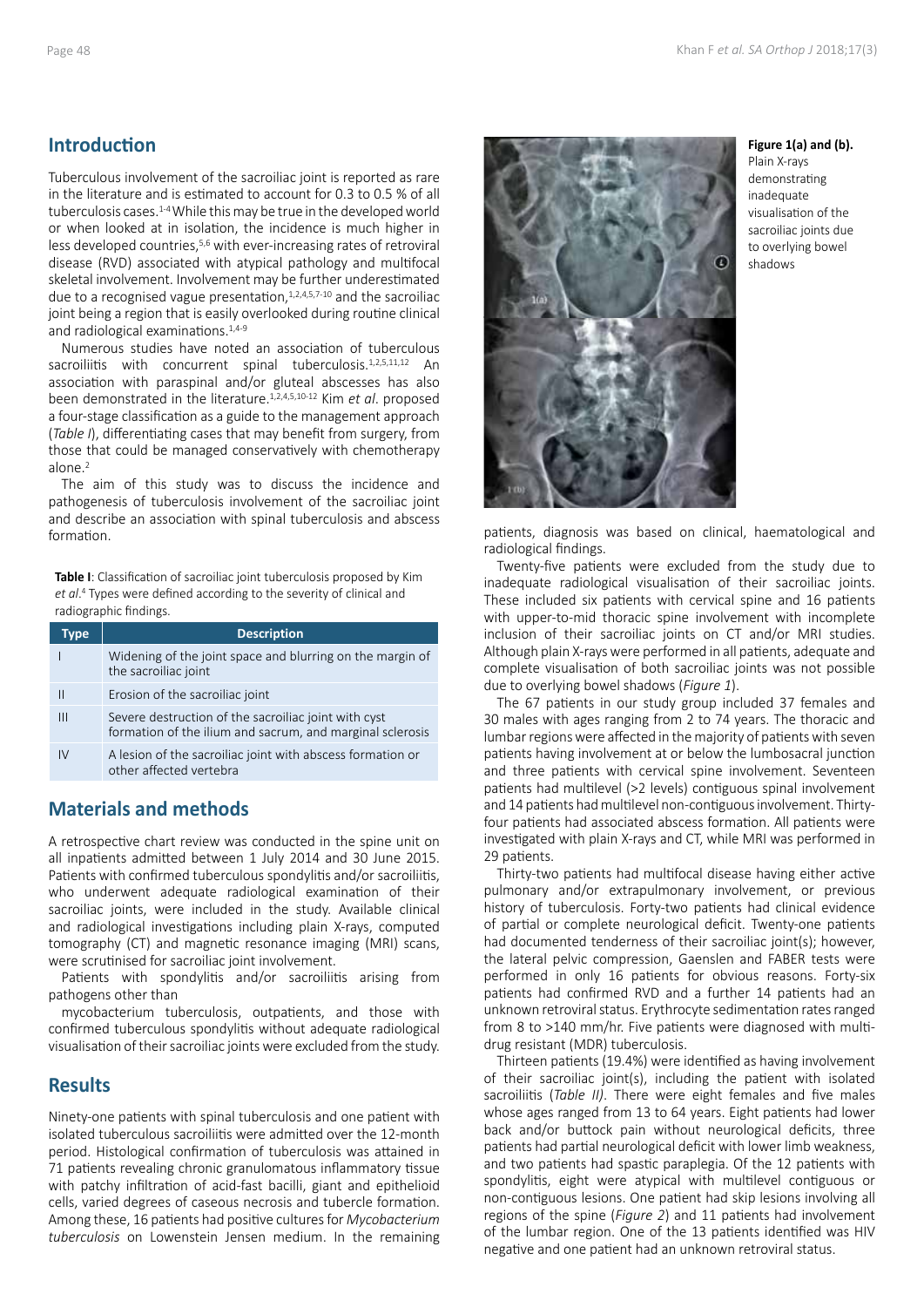

Radiological bony changes varied from erosions, cyst formation and sclerotic margins (*Figure 3*), to marked joint destruction and sequestration (*Figure 4*). Questionable joint space widening or blurred margins were regarded as being uninvolved. Destructive lesions were predominantly seen in the antero-inferior aspects; however, inconsistent distributions were seen in three joints. Bony changes were best seen on CT with several patients having inadequate plain X-rays. MRI was performed in five patients with associated neurological deficit.

Eight of the 13 patients had open biopsies of their sacroiliac joints. In three patients, including two patients with early sacroiliac joint changes, biopsies of the spinal lesions were performed. In the remaining two patients, the diagnosis was based on classic radiological vertebral changes demonstrating two body disease suggestive of tuberculosis as well as grade 2 sacroiliac joint changes.

Histopathology confirmed chronic granulomatous inflammatory tissue, varied degrees of caseous necrosis and tubercle formation with/without giant and epitheloid cells. Microscopy did not reveal the presence of any other pathogens and acid-fast bacilli were demonstrated in two cases. Polymerase chain reaction was not available for use at the time and no record of such results were found.

Six patients had bilateral sacroiliac joint involvement, five with right-sided and two patients with left-sided involvement. Twelve of the 13 patients had associated abscess formation. Eleven patients had iliopsoas abscesses, two of whom had both gluteal and iliopsoas abscesses. The patient with isolated sacroiliac joint involvement had a gluteal abscess. Three patients presented with draining sinuses, one of whom demonstrated MDR disease.

According to the Kim classification (*Table I*), all 13 patients had type IV disease. Eleven patients underwent surgical interventions ranging from debridement and drainage of abscesses to spinal decompression and stabilisation. Eight patients underwent open biopsies of their sacroiliac joints and six patients required sacroiliac joint debridement with/without arthrodesis. Negative pressure

**Table II**: Data sheet of the 13 patients with sacroiliac joint involvement. Twelve patients had associated vertebral involvement and one patient had isolated sacroiliitis.

| Age<br><b>Sex</b> | <b>RVD status</b> | <b>Abscess</b><br>formation | Spinal level(s)<br>involved    | <b>Sacroiliac joint evaluation</b>    |            |                |                 |
|-------------------|-------------------|-----------------------------|--------------------------------|---------------------------------------|------------|----------------|-----------------|
|                   |                   |                             |                                | <b>Clinical</b>                       | X-ray      | <b>CT</b> scan | <b>MRI</b> scan |
| 13 M              | Positive          | Psoas                       | $T10-12; L2-S2$                | Non-tender; sensory deficit           | Inadequate | Adequate       | Adequate        |
| 19F               | Unknown           | Psoas + gluteal             | L5, S1                         | Tenderness                            | Adequate   | Adequate       |                 |
| 28 F              | Positive          | Psoas                       | T <sub>10</sub> ,11            | Non-tender; spastic<br>paraplegia     | Inadequate | Adequate       | Adequate        |
| 28 M              | Positive          | Psoas                       | C3, 4; T9, 10;<br>L1, 2        | Tenderness; sinus                     | Inadequate | Adequate       |                 |
| 32 F              | Positive          | Psoas                       | $T1-3, 5, 6, 11,$<br>12; L3, 4 | Non-tender; spastic<br>paraplegia     | Inadequate | Adequate       | Adequate        |
| 33 M              | Positive          | Psoas                       | $L3-S2$                        | Tenderness                            | Adequate   | Adequate       |                 |
| 36 M              | Positive          | Psoas                       | $T11-L3$                       | Tenderness                            | Inadequate | Adequate       |                 |
| 37 F              | Positive          | Psoas                       | $L1-3$                         | Tenderness                            | Inadequate | Adequate       |                 |
| 44 M              | Positive          | $Pos$ oas + gluteal         | L2, 3                          | Non-tender; sinus; sensory<br>deficit | Inadequate | Adequate       | Adequate        |
| 44 F              | Positive          | Gluteal                     |                                | Tenderness                            | Inadequate | Adequate       |                 |
| 46 F              | Positive          |                             | L5, S1                         | Tenderness                            | Adequate   | Adequate       |                 |
| 49 F              | Positive          | Psoas                       | $L1-S1$                        | Tenderness; sinus                     | Inadequate | Adequate       |                 |
| 64 F              | Negative          | Psoas                       | L2, 3                          | Non-tender; sensory deficit           | Inadequate | Adequate       | Adequate        |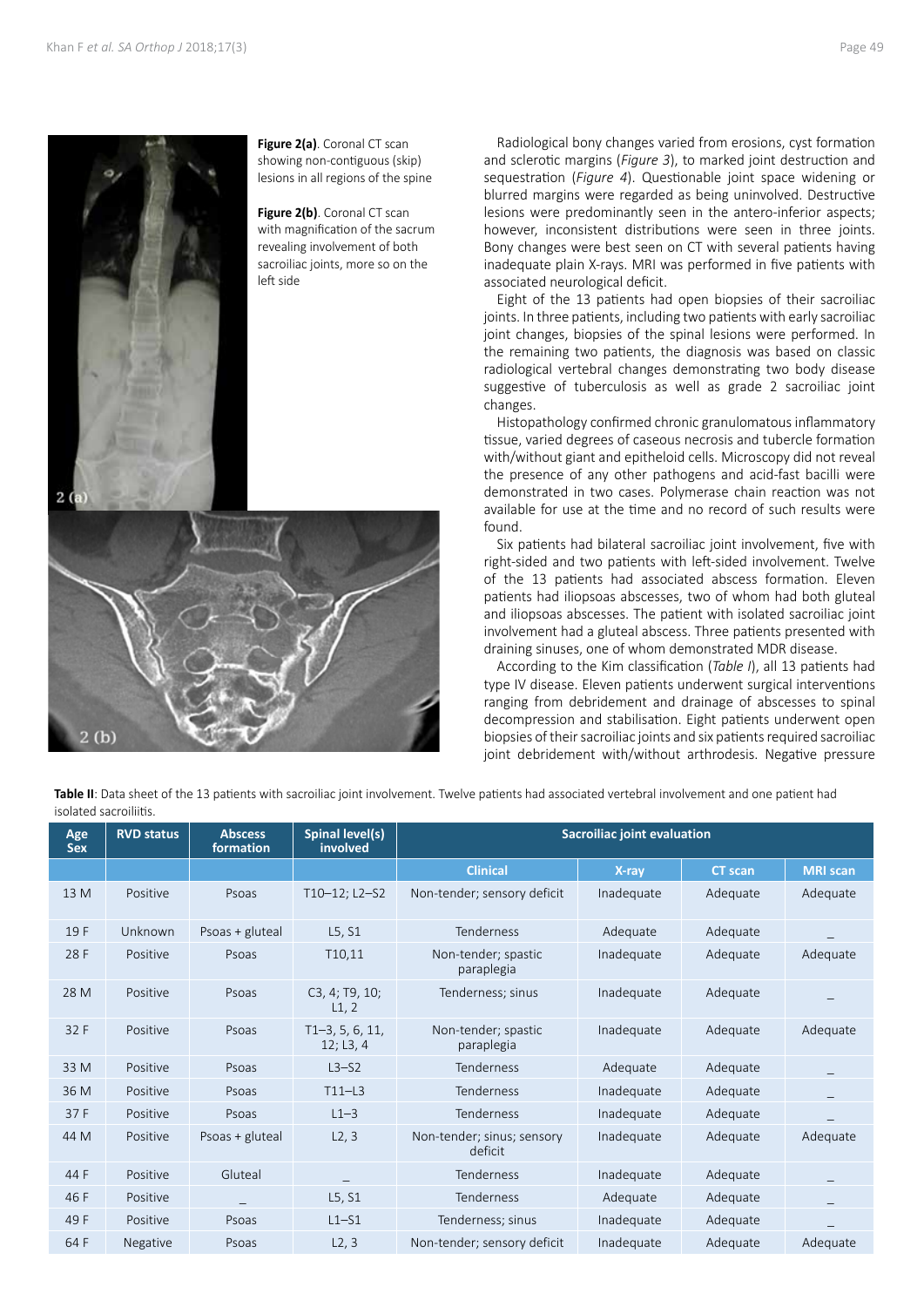

Figure 3 (a)–(f). Axial CT scans showing six cases with varying degrees of sacroiliac joint involvement including joint space widening, erosions, cysts and marginal sclerosis



 $4(c)$ 

**Figure 4 (a)–(b)**. Axial CT scans of two cases with **(c)–(d)** corresponding coronal CT images, showing extensive changes with joint destruction and sequestra formation. Note the lumbar spine involvement and bilateral iliopsoas abscesses in both cases.

wound therapy was used in all patients with sinuses. Outpatient follow-up and treatment outcomes however, are beyond the scope of this study.

Two patients had no documented involvement of their sacroiliac joints and were treated primarily for their spinal lesions. However, both patients had early radiographic joint changes not requiring surgical intervention, and were treated adequately with antituberculous chemotherapy.

#### **Discussion**

The relative paucity of available literature on tuberculosis of the sacroiliac joint has been largely attributed to its rarity.<sup>1-4,10,12</sup> A large proportion of the published literature from the developed world is limited to sporadic case reports<sup>4,5,8,10,12,13</sup> with studies of significance conducted over several years.<sup>1,2,11</sup> In a landmark study,<sup>2</sup> 16 cases were identified over a period spanning two decades. However, a more recent study<sup>6</sup> in an endemic area identified 35 cases over a 4-year period. The substantial discrepancy is a result of significantly lower rates of underlying immune-suppressive conditions like RVD, low socio-economic status, malnutrition, etc., in the developed world.

The rates of both RVD and tuberculosis in South Africa, are among the highest in the world.<sup>14,15</sup> Improved awareness and availability of antiretroviral therapy has transformed the expression of RVD from a rapidly progressive affliction with a high mortality rate, to one that presents more like a chronic medical condition with improving survival rates.<sup>16</sup> Tuberculosis, on the other hand, has become more difficult to treat over recent years with everincreasing rates and the emergence of drug-resistant strains. The combined effect of these factors contributes to the increasing number of patients with atypical pathology and multifocal disease. Almost half of the 67 patients in our study group and eight of the 13 patients with sacroiliac joint involvement, presented with atypical pathology.

Numerous studies<sup>1,2,4,10-12,17-19</sup> have demonstrated an association of tuberculous sacroiliitis with spinal TB and abscess formation, to the extent of inclusion as a subtype (type IV), in the proposed classification. This is the first study to look at identifying sacroiliac joint involvement in this particular subgroup of patients, highlighting several factors requiring consideration.

*Mycobacterium tuberculosis* may reach the sacroiliac joints via haematogenous or lymphatic routes from other primary sites of infection. The most common sites are the pulmonary system or spine, with the spine well recognised as the commonest skeletal site. It may spread contiguously through surrounding soft tissues or less commonly, mycobacteria may lodge as latent foci during the primary infection and activate at a later stage.

Therefore, in a patient with vertebral involvement and iliopsoas abscesses, spread to the sacroiliac joints may occur via all possible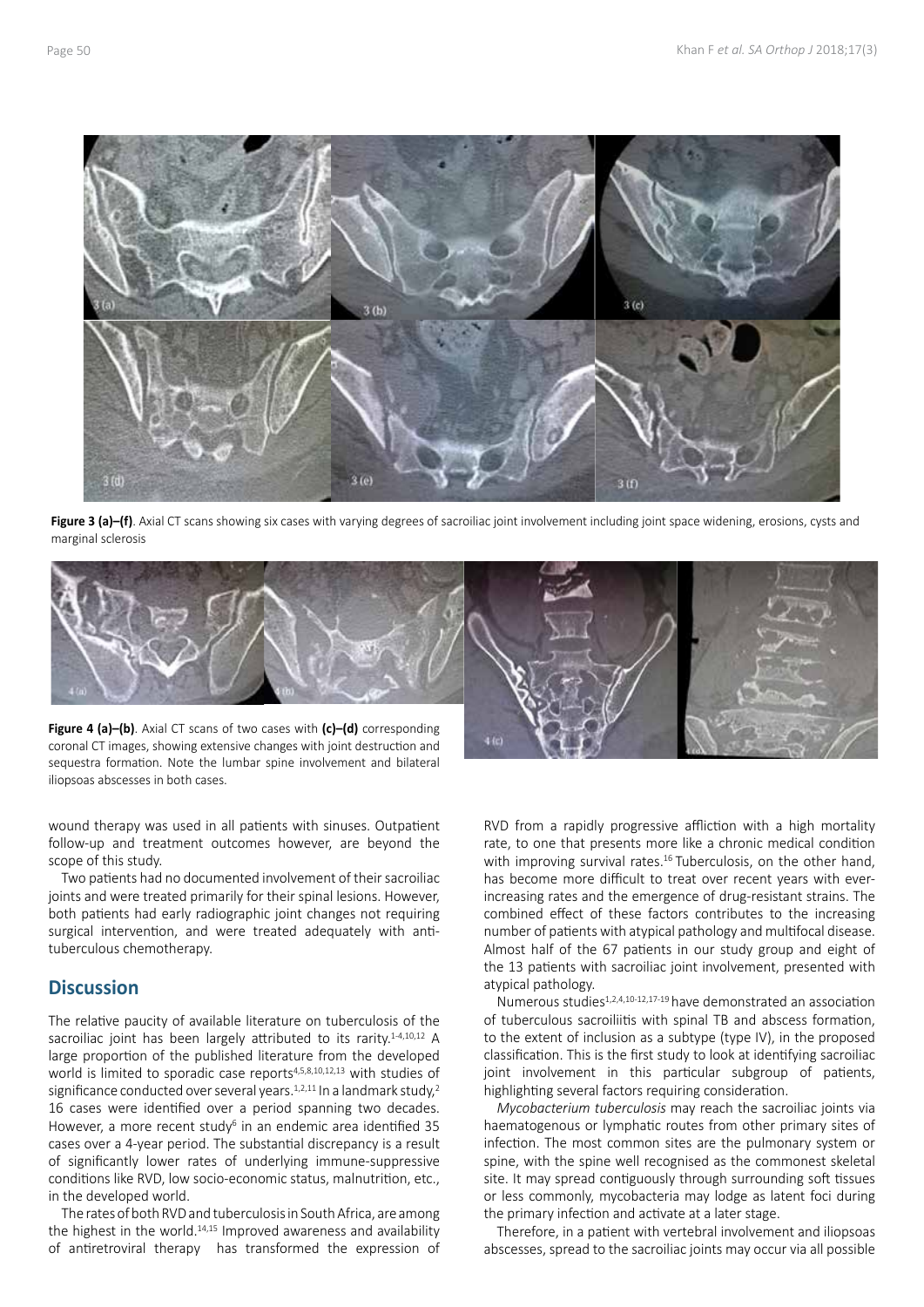routes, and a higher risk of transmission would be expected. This is further supported by our findings, with almost a fifth (19.4%) of the patients having sacroiliac involvement, and 12 of these 13 patients having abscess formation. On the other hand, in a patient with isolated tuberculous sacroiliitis without other active sites of involvement, the infection originates from activation of latent foci which occurs less frequently, especially in developed countries.

Tuberculous sacroiliitis may present in various clinical settings. Isolated sacroiliac joint involvement often presents as a patient with refractory, poorly localised lower back or buttock pain with/without constitutional symptoms. Patients are usually neurologically intact or at worst have evidence of radiculopathy. In patients with vertebral involvement however, a wide spectrum of presentations may occur, ranging from mild backache to obvious spinal deformity with complete neurological deficit.

While sacroiliac joint pathology is well renowned for being elusive to clinical detection and prone to late diagnosis even when it occurs in isolation,<sup>5,6,8-10,13</sup> concurrent vertebral involvement adds a host of challenges to the clinical and radiological evaluation.

Patients often present with symptoms from their spine pathology including pain, deformity and neurological compromise. A patient with a high level sensory deficit, may not complain of sacroiliac joint pain and the clinical focus is on performing a spinal and neurological assessment. Furthermore, provocative testing of the sacroiliac joints would be extremely difficult and is often excluded in patients with spinal instability, to near impossible in patients with complete neurological lesions.

The radiological evaluation of the sacroiliac joints in these patients must also be considered. The higher the level of the spinal lesions, the less likely that the sacroiliac joints would be included in imaging studies. This was evident in our findings as 22 of the 25 exclusions were patients with vertebral lesions above the mid-thoracic spine. These patients are incidentally more likely to have significant neurological deficits, are often immobile and have associated bladder or bowel involvement. The accompanying faecal loading often obscures complete visualisation of their sacroiliac joints on plain X-rays. If plain radiography is the only available imaging modality, prior bowel preparation and the use of oblique views<sup>6</sup> is advised.

Depending on the route of transmission to the sacroiliac joint, infection may originate in the sacral or ileal sides, or from the synovium. The resultant inflammatory exudate and bone oedema radiographically appears as haziness or blurring of the joint margins and widening of the joint space, which are the earliest identifiable changes described. Further disease progression causes subchondral erosions with formation of periarticular cysts in the sacrum and/or ilium. If untreated, marginal sclerosis occurs with eventual joint destruction and sequestra formation. Concurrent periarticular soft tissue involvement manifests as abscesses, through various tissue planes and directions, with eventual sinus formation.

While MRI has been shown to be useful in the detection of early disease,<sup>6,12</sup> it is less freely available and affordable in the developing world where delayed presentation is common. As a result, MRI is not routinely performed in all patients with vertebral pathology but usually reserved for those with associated neurological deficit. Furthermore, while soft tissue pathology is best seen on MRI, subtle bony changes are less clearly defined (*Figure 5*). Computed tomography has been shown to demonstrate the best definition and extent of bony pathology, $1,2,10,19$  as appreciated in this series, identifying sacroiliac joint involvement in all cases.

Regardless of the extent of sacroiliac joint changes, all 13 cases identified had type IV disease, as 12 patients had other affected vertebra and the patient with isolated sacroiliitis had a



**Figure 5**. (a) Axial T2-weighted MRI scan showing improved soft tissue enhancement and, (b) the axial CT scan demonstrating defined bony changes

gluteal abscess. A closer look at the classification (*Table I*) reveals that types I to III are based on the severity of radiographic bony changes, ranging from a blurred and widened joint space in type I, to cyst formation, marginal sclerosis and joint destruction in type III disease. Type IV however, was defined as, 'a lesion of the sacroiliac joint with abscess formation or other affected vertebra'.<sup>2</sup>

Patients with type IV disease may thus have variable degrees of sacroiliac joint changes, as illustrated in our findings. Furthermore, spinal tuberculosis with or without abscess formation may occur prior to sacroiliac joint involvement, as seen in this study, where several patients demonstrated advanced vertebral involvement with iliopsoas abscesses and only early radiographic changes in their sacroiliac joints. For these reasons, we recommend that the classification be modified to three types, and to include vertebral involvement or abscess formation as a subclass of all types (*Table III*)*.* This modification may assist in formulating more accurate guidelines to the management plan.

Table III: Modification of the classification to three types with abscess formation and/or other affected vertebra added as a subclass to all types

| vpe | <b>Subtypes with description</b>                                                                                                   |                                                                           |  |  |  |
|-----|------------------------------------------------------------------------------------------------------------------------------------|---------------------------------------------------------------------------|--|--|--|
|     | $IA$ – Widening of the joint<br>space and blurring on the<br>margin of the sacroiliac joint                                        | $IB - IA$ with abscess<br>formation and/or other<br>affected vertebra     |  |  |  |
| п   | $IIA -$ Erosion of the sacroiliac<br>joint                                                                                         | $IIB - IIA$ with abscess<br>formation and/or other<br>affected vertebra   |  |  |  |
| Ш   | $IIIA - Severe destruction$<br>of the sacroiliac joint with<br>cyst formation of the ilium<br>and sacrum and marginal<br>sclerosis | $IIIB - IIIA$ with abscess<br>formation and/or other<br>affected vertebra |  |  |  |

Thus, concurrent vertebral involvement exposes numerous additional challenges to a condition known to have a difficult and often late diagnosis. Furthermore, the mainstay in the treatment of tuberculous sacroiliitis is conservative and most symptomatic patients will resolve completely on chemotherapy alone. Consequently, a significant number of patients in this subset of patients may be easily overlooked, thereby further underestimating the overall incidence.

A major drawback of this study is that only a particular subgroup of patients was used, in whom the incidence of tuberculous sacroiliitis would be expected to be higher. Our results therefore only reflect the incidence among this particular subgroup of patients and not that of the general population. Another drawback was that the diagnosis of tuberculous sacroiliitis was not confirmed with complete certainty in all cases. Other pathogens or aetiologies, although less likely, were still possible, and as outpatient follow-up was not included, treatment responses could